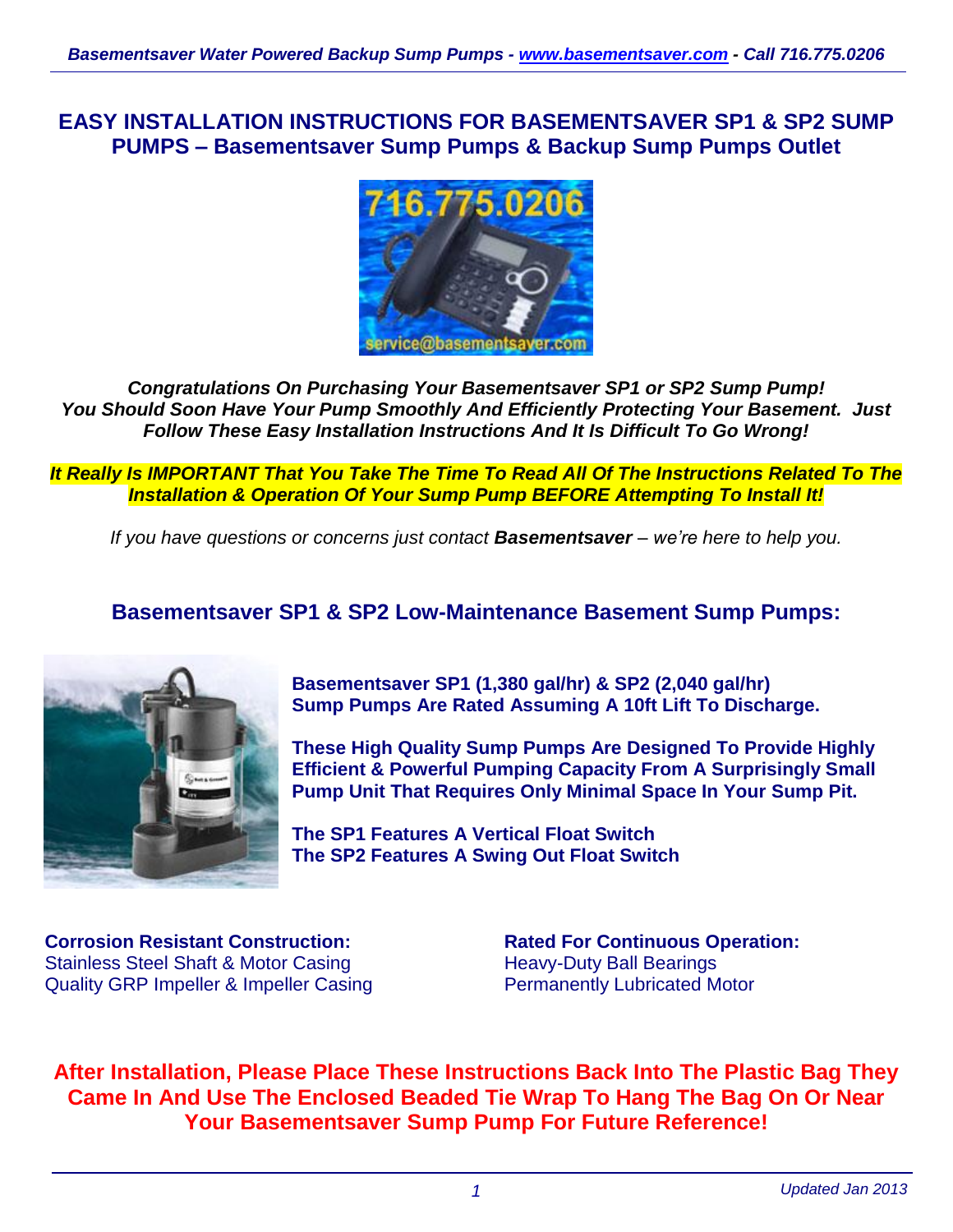# **Basementsaver SP1 & SP2 Sump Pumps Easy Installation Instructions**

**BEFORE** you begin installing your pump, **Please Read ALL Instructions**. The pumping capacity of Your pump may vary depending upon your specific piping configuration.



**A WARNING ELECTRICAL SHOCK HAZARD** Disconnect power before installing or servicing this product. A qualified service person must install and service this product according to applicable electrical and plumbing codes.



**EXPLOSION OR FIRE HAZARD** Do not use this product with flammable liquids. Do not install in hazardous locations as defined by National Electrical Code, ANSI/NFPA 70.

Failure to follow these precautions could result in serious injury or death. Replace product immediately if switch cable becomes damaged or severed. Keep these instructions with warranty after installation. This product must be installed in accordance with National Electric Code, ANSI/NFPA 70 so as to prevent moisture from entering or accumulating within boxes, conduit bodies, fittings, float housing, or cable.

| <b>Specifications</b>         |                                                                | SP <sub>1</sub>                                | SP <sub>2</sub>                                |
|-------------------------------|----------------------------------------------------------------|------------------------------------------------|------------------------------------------------|
| Pump Motor:                   | 115VAC Single Phase                                            | 2.4 Amps                                       | 3.0 Amps                                       |
|                               | <b>RPM</b>                                                     | 3.400                                          | 3,400                                          |
|                               | <b>HP</b>                                                      | 0.25                                           | 0.33                                           |
| Power Cord                    | 10ft long Heavy Duty 16/3 SJTW                                 |                                                |                                                |
| Plug                          | 3-Prong NEMA 5-15 w. Ground                                    |                                                |                                                |
| Insulation                    | Class F                                                        |                                                |                                                |
| Shaft                         | <b>Stainless Steel</b>                                         |                                                |                                                |
|                               | <b>Built-In Thermal Overload Protection w. Automatic Reset</b> |                                                |                                                |
| Flow Rates: gal/hr (GPH)      |                                                                | SP <sub>1</sub>                                | SP <sub>2</sub>                                |
| Depends on lift to discharge: | 5 Foot Lift                                                    | 1,860 GPH                                      | 2,490 GPH                                      |
|                               | 10 Foot Lift                                                   | 1,380 GPH                                      | 2,040 GPH                                      |
|                               | 15 Foot Lift                                                   | 900 GPH                                        | 1,560 GPH                                      |
|                               | 20 Foot Lift                                                   | 300 GPH                                        | 1,020 GPH                                      |
|                               | 25 Foot Lift                                                   |                                                | 480 GPH                                        |
| <b>Sump / Water</b>           |                                                                | SP <sub>1</sub>                                | SP <sub>2</sub>                                |
|                               | Max Solids Size                                                | $3/8$ inch                                     | $3/8$ inch                                     |
|                               | Min On Level                                                   | 6 inches                                       | 11 inches                                      |
|                               | Min Off Level                                                  | 3 inches                                       | 5 inches                                       |
|                               | Switch Type                                                    | Vertical                                       | Swing-Out                                      |
|                               | Min Sump Diameter                                              | 9 inches                                       | 12 inches                                      |
| <b>Included Parts:</b>        |                                                                | <b>Additional Parts &amp; Supplies Needed:</b> |                                                |
| Sump Pump & Float Switch      |                                                                |                                                | Discharge Pipe With Screw Fitting For 1.5" NPT |
| Power Cord & Plug             |                                                                | Check Valve                                    |                                                |
|                               |                                                                |                                                | 115 VAC GFCI Outlet To Power Pump              |

#### **If You Have Questions:**

If you have any questions visit **[www.basementsaver.com](http://www.basementsaver.com/) or** e-mail **[service@basementsaver.com](mailto:service@basementsaver.com)** with your question **or** call 716.775.0206 for help.

Customer Support Hours Are 9am-5pm EST, Mon – Fri (Excluding Holidays)



### **Next, Please Record Your Sump Pump Information Below:**

**Model No. SP Serial No: \_\_\_\_\_\_\_\_\_\_\_\_\_\_\_\_\_\_\_\_\_\_ Installation Date: \_\_\_\_\_\_\_\_\_\_\_\_\_\_\_**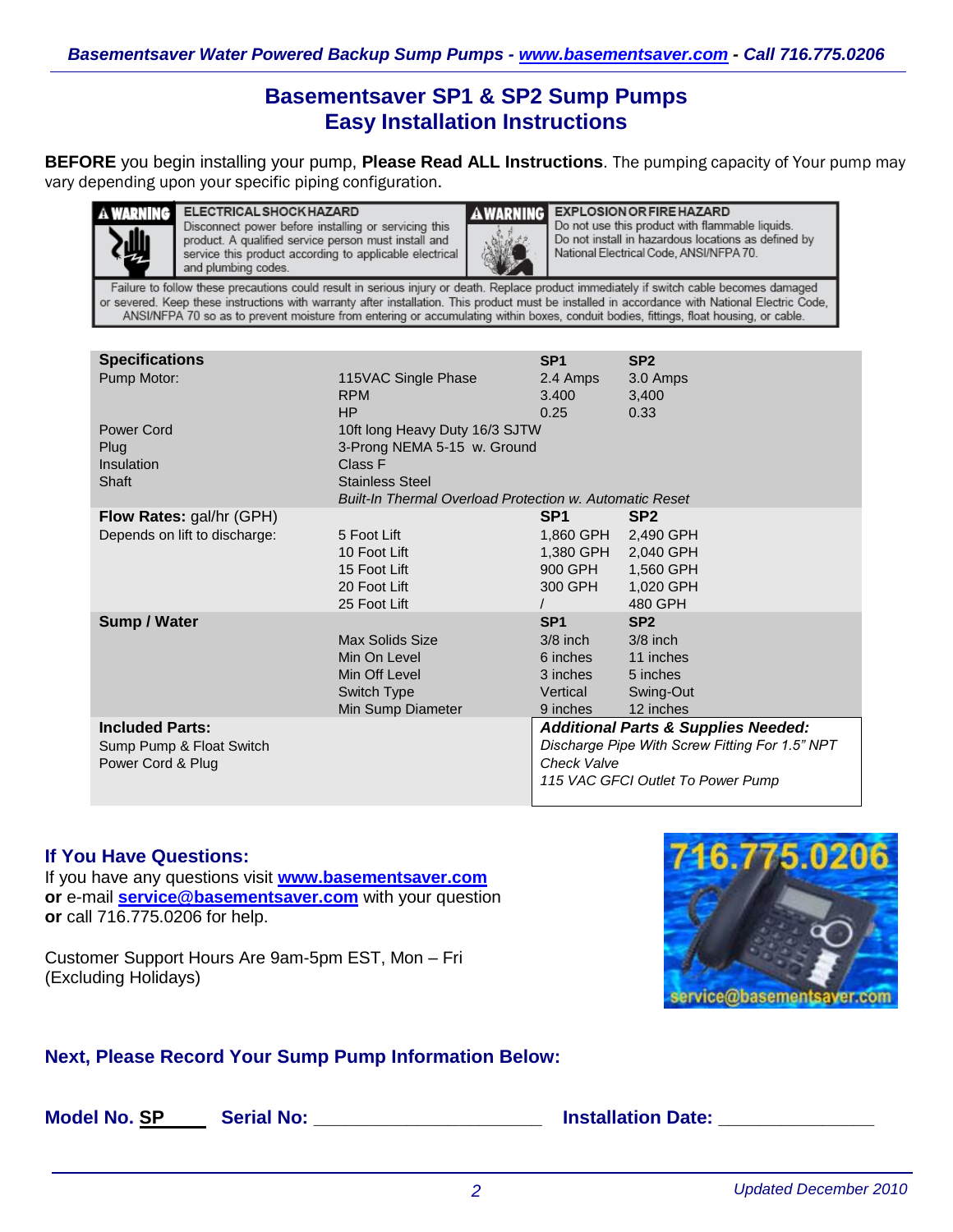# **Basementsaver SP-Series Sump Pump Step By Step Installation Instructions**

### **Step 1 – Unplug Your Existing Primary Sump Pump And Remove From Pit:**

Remove your check valve from its' position between the upper and lower legs of your discharge pipe *HINT - there may be water in the pipe above the check valve!*

Lift your existing sump pump out of your sump pit and drain out any water

Unscrew the lower discharge pipe leg from your existing sump pump and put to one side for possible re-use.

Remove all packaging from Your **Basementsaver SP** Sump Pump *do not plug the sump pump into your wall socket yet!*

**Step 2 –** Hold your **Basementsaver SP** Sump Pump unit, and carefully screw your lower discharge pipe leg into the 1.5" NPT fitting on the pump, by hand. until it tightens fully. *Hint – installing PTFE (Teflon) tape on the discharge pipe screw threads will help.*

**Step 3 -** Install a *removable type check valve* on top of your lower discharge pipe leg **but do not tighten it yet** *Hint – install a New Check Valve in order to avoid premature valve failure Hint – install the check valve so that the valve opens when water flow is upwards, away from the sump pump! Hint – install the check valve at least 3 feet above the sump pump connection to prolong valve life*

**Step 4 -** Place the sump pump with fitted discharge pipe & check valve into your sump pit then connect the check valve onto the upper discharge pipe leg.

Make sure that the sump pump is seated in a stable position in the sump pit and that the float can operate correctly without binding on the pit sides or anything else.

Ensure the check valve is positioned centrally between both check valve legs and tighten it in place. *Hint – If you have insufficient adjustment at the check valve ,so that the sump pump does not reside in a stable position or is held above the sump pit base, you may need to prop the pump on a piece of slab or even put in a new longer lower discharge leg.*

**Step 5 –** Plug the pump into your GFCI wall socket and test for pumping by raising the float. The pump should switch off when the float drops.

Check for leaks at the check valve and tighten the fittings if necessary

*Congratulations You Now Have A High Quality Sump Pump Protecting Your Basement! For Full Protection, You Also Need A Backup Sump Pump - Visit [http:www.basementsaver.com](http://www.basementsaver.com/) To Find A Comprehensive Range Of High Quality Backup Sump Pumps To Fit Any Basement*

# **Basementsaver SP-Series Sump Pump Maintenance Instructions**

#### **No adjustments or maintenance are required.**

## **Just Check Your Pump Occasionally For Correct Operation:**

*Every 3 months* lift the pump float by hand and confirm pump operation and water removal

Confirm that the float is allowed to move freely and hits no obstacles.

Your pump is designed to operate to 104°F (40°C) maximum, continuous when completely submerged. It is protected by an automatic thermal overload device with automatic reset.